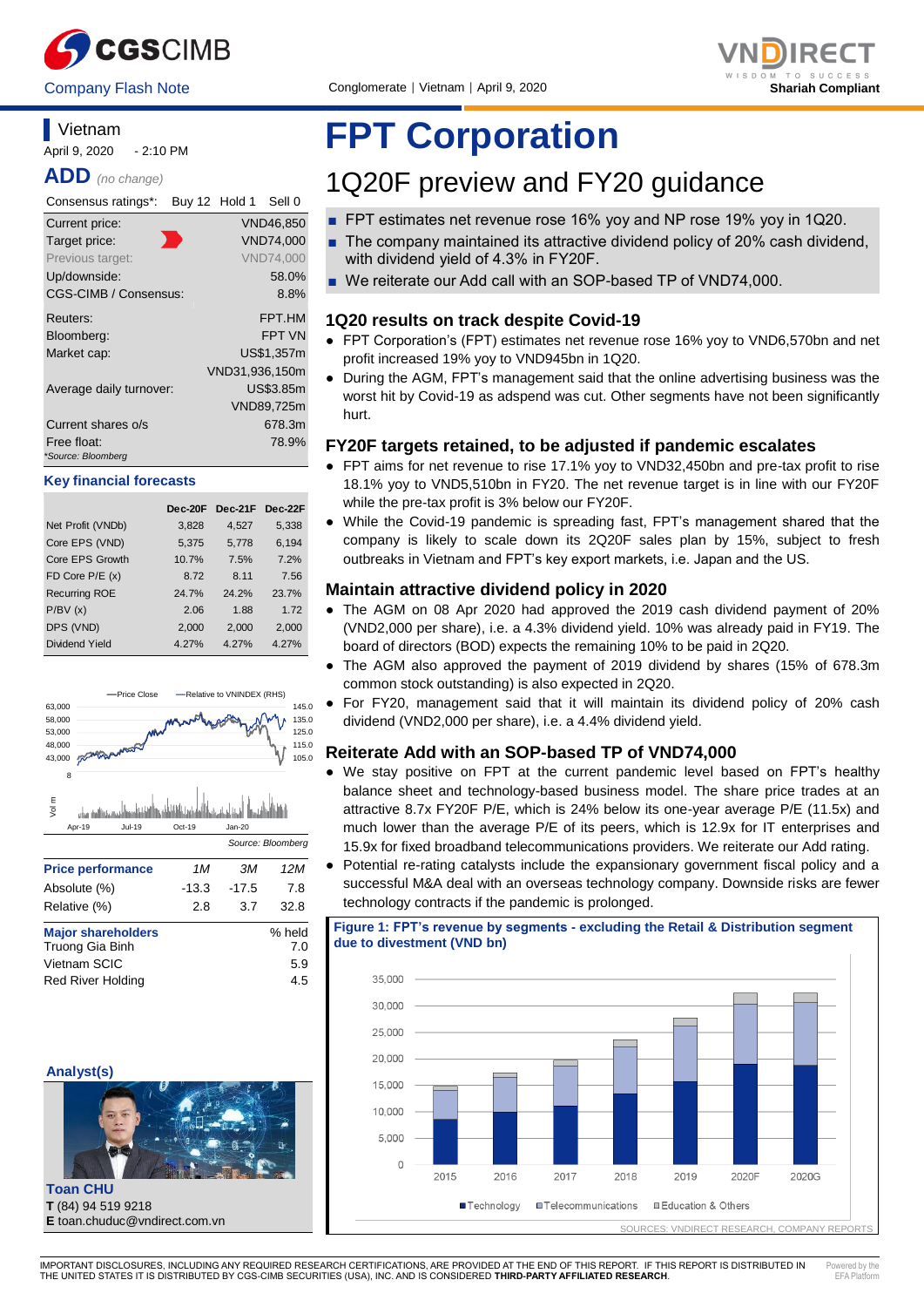



# **Figure 2: Peers comparison**

| Company                           | Bloomberg        | Recom.        | Share<br>Price  | <b>Target</b><br>Price | <b>Market Cap</b> |      | P/E(x)      | 3-vear EPS |     | P/BV(x) |      | Recurrina<br><b>ROE (%)</b> |      | <b>EV/EBITDA</b> |     | <b>Dividend</b><br>Yield (%)                    |
|-----------------------------------|------------------|---------------|-----------------|------------------------|-------------------|------|-------------|------------|-----|---------|------|-----------------------------|------|------------------|-----|-------------------------------------------------|
|                                   | <b>Ticker</b>    |               | (local<br>curr) | (local<br>curr)        | (US\$m)           |      | FY20F FY21F | CAGR (%)   |     |         |      |                             |      |                  |     | FY20F FY21F FY20F FY21F FY20F FY21F FY20F FY21F |
| <b>FPT CORP</b>                   | <b>FPT VN</b>    | <b>ADD</b>    | 46,850          | 74,000                 | 1.357.4           | 8.7  | 8.1         | 14.2       | 2.1 | 1.9     | 24.7 | 24.2                        | 4.6  | 4.1              | 4.3 | 4.3                                             |
| <b>Telecom</b>                    |                  |               |                 |                        |                   |      |             |            |     |         |      |                             |      |                  |     |                                                 |
| <b>TELSTRA CORP</b>               | <b>TLS AU</b>    | <b>ADD</b>    | 3.10            | 3.73                   | 22.799.9          | 16.2 | 17.6        | (3.2)      | 2.4 | 2.3     | 15.1 | 13.4                        | 5.8  | 6.2              | 0.0 | 0.0                                             |
| <b>TELEKOMUNIKASI</b>             | <b>TLKM IJ</b>   | <b>HOLD</b>   | 3,110           | 4,250                  | 18.959.0          | 12.8 | 11.4        | 14.2       | 2.8 | 2.5     | 22.2 | 23.2                        | 5.1  | 4.7              | 5.8 | 6.6                                             |
| <b>MAXIS BHD</b>                  | <b>MAXIS MK</b>  | <b>REDUCE</b> | 5.49            | 5.10                   | 9,878.0           | 28.0 | 27.3        | 2.6        | 6.1 | 6.1     | 21.7 | 22.3                        | 13.4 | 13.1             | 3.6 | 3.6                                             |
| <b>INTOUCH HOLDINGS</b>           | <b>INTUCH TB</b> | <b>ADD</b>    | 46.25           | 64.40                  | 4,527.3           | 12.8 | 12.6        | (0.2)      | 3.8 | 3.6     | 31.2 | 29.5                        | 9.5  | 9.1              | 5.8 | 6.3                                             |
| <b>GLOBE TELECOM</b>              | <b>GLO PM</b>    | <b>HOLD</b>   | 2,160           | 2,060                  | 5,686.8           | 15.9 | N/A         | 3.1        | 3.5 | N/A     | 22.9 | N/A                         | 6.6  | N/A              | 0.0 | N/A                                             |
| PLDT INC                          | <b>TEL PM</b>    | <b>ADD</b>    | 1,100           | 1.780                  | 4.697.2           | 9.3  | 9.0         | (3.4)      | 2.1 | 2.1     | 20.8 | 22.2                        | 4.4  | 4.1              | 6.4 | 6.7                                             |
| Average                           |                  |               |                 |                        |                   | 15.9 | 15.6        | 2.2        | 3.4 | 3.3     | 22.3 | 22.1                        | 7.5  | 7.4              | 3.6 | 4.6                                             |
| Median                            |                  |               |                 |                        |                   | 14.4 | 12.6        | 1.2        | 3.1 | 2.5     | 22.0 | 22.3                        | 6.2  | 6.2              | 4.7 | 6.3                                             |
|                                   |                  |               |                 |                        |                   |      |             |            |     |         |      |                             |      |                  |     |                                                 |
| <b>Software &amp; IT Services</b> |                  |               |                 |                        |                   |      |             |            |     |         |      |                             |      |                  |     |                                                 |
| <b>INFOSYS LTD</b>                | <b>INFO IN</b>   | <b>ADD</b>    | 631.6           | 840                    | 35.236.8 16.3     |      | 14.7        | 10.0       | 4.2 | 3.8     | 25.5 | 27.1                        | 10.7 | 9.4              | 3.6 | 4.4                                             |
| <b>WIPRO LTD</b>                  | <b>WPRO IN</b>   | <b>ADD</b>    | 192.9           | 282                    | 14.436.8 11.4     |      | 10.5        | 9.4        | 2.0 | 1.8     | 17.6 | 17.7                        | 7.0  | 6.0              | 1.3 | 3.6                                             |
| <b>HCL TECH LTD</b>               | <b>HCLT IN</b>   | <b>ADD</b>    | 463.1           | 680                    | 16,461.9          | 11.7 | 10.6        | 8.7        | 2.5 | 2.2     | 23.3 | 22.1                        | 7.1  | 6.5              | 3.8 | 4.2                                             |
| <b>TECH MAHINDRA LT</b>           | <b>TECHM IN</b>  | <b>ADD</b>    | 558.9           | 890                    | 7,071.2 11.3      |      | 10.0        | 9.2        | 2.3 | 2.1     | 20.7 | 21.7                        | 7.0  | 5.8              | 4.9 | 5.6                                             |
| <b>L&amp;T INFOTECH LTD</b>       | LTI IN           | <b>ADD</b>    | 1.355.5         | 2.175                  | 3.091.8           | 15.8 | 13.5        | 10.5       | 4.1 | 3.4     | 28.1 | 27.8                        | 10.5 | 8.8              | 2.1 | 2.5                                             |
| HEXAWARE TECHNOL HEXW IN          |                  | <b>ADD</b>    | 249.4           | 420                    | 974.6             | 10.6 | 9.2         | 12.2       | 2.4 | 2.1     | 23.7 | 24.2                        | 7.2  | 6.2              | 3.2 | 5.2                                             |
| NIIT LTD                          | NIIT IN          | <b>REDUCE</b> | 1.101.0         | 1.740                  | 901.2             | 14.8 | 12.3        | 15.5       | 2.8 | 2.6     | 20.3 | 22.0                        | 8.4  | 6.9              | 1.8 | 4.0                                             |
| <b>CYIENT LTD</b>                 | <b>CYLIN</b>     | <b>ADD</b>    | 218.8           | 600                    | 315.2             | 5.5  | 4.7         | 5.3        | 0.9 | 0.8     | 16.3 | 17.7                        | 2.8  | 2.1              | 6.3 | 7.7                                             |
| <b>MPHASIS LTD</b>                | <b>MPHL IN</b>   | <b>HOLD</b>   | 673.4           | 965                    | 1.645.4           | 11.1 | 10.0        | 8.8        | 2.2 | 2.1     | 20.7 | 21.5                        | 6.5  | 5.7              | 7.6 | 8.5                                             |
| <b>MINDTREE LTD</b>               | <b>MTCL IN</b>   | <b>HOLD</b>   | 732.1           | 915                    | 1.578.3 19.0      |      | 13.6        | 10.6       | 3.6 | 3.1     | 19.0 | 24.4                        | 10.1 | 7.6              | 2.4 | 3.5                                             |
| L&T TECHNOLOGY S                  | LTTS IN          | <b>HOLD</b>   | 1.104.5         | 1.680                  | 1.512.1           | 14.1 | 12.5        | 11.3       | 3.8 | 3.2     | 29.8 | 28.0                        | 9.3  | 8.0              | 2.1 | 2.5                                             |
| Average                           |                  |               |                 |                        |                   | 12.9 | 11.0        | 10.1       | 2.8 | 2.5     | 22.3 | 23.1                        | 7.9  | 6.6              | 3.6 | 4.7                                             |
| Median                            |                  |               |                 |                        |                   | 11.7 | 10.6        | 10.0       | 2.5 | 2.2     | 20.7 | 22.1                        | 7.2  | 6.5              | 3.2 | 4.2                                             |
|                                   |                  |               |                 |                        |                   |      |             |            |     |         |      |                             |      |                  |     |                                                 |

SOURCES: VNDIRECT RESEARCH, CGS-CIMB RESEARCH, BLOOMBERG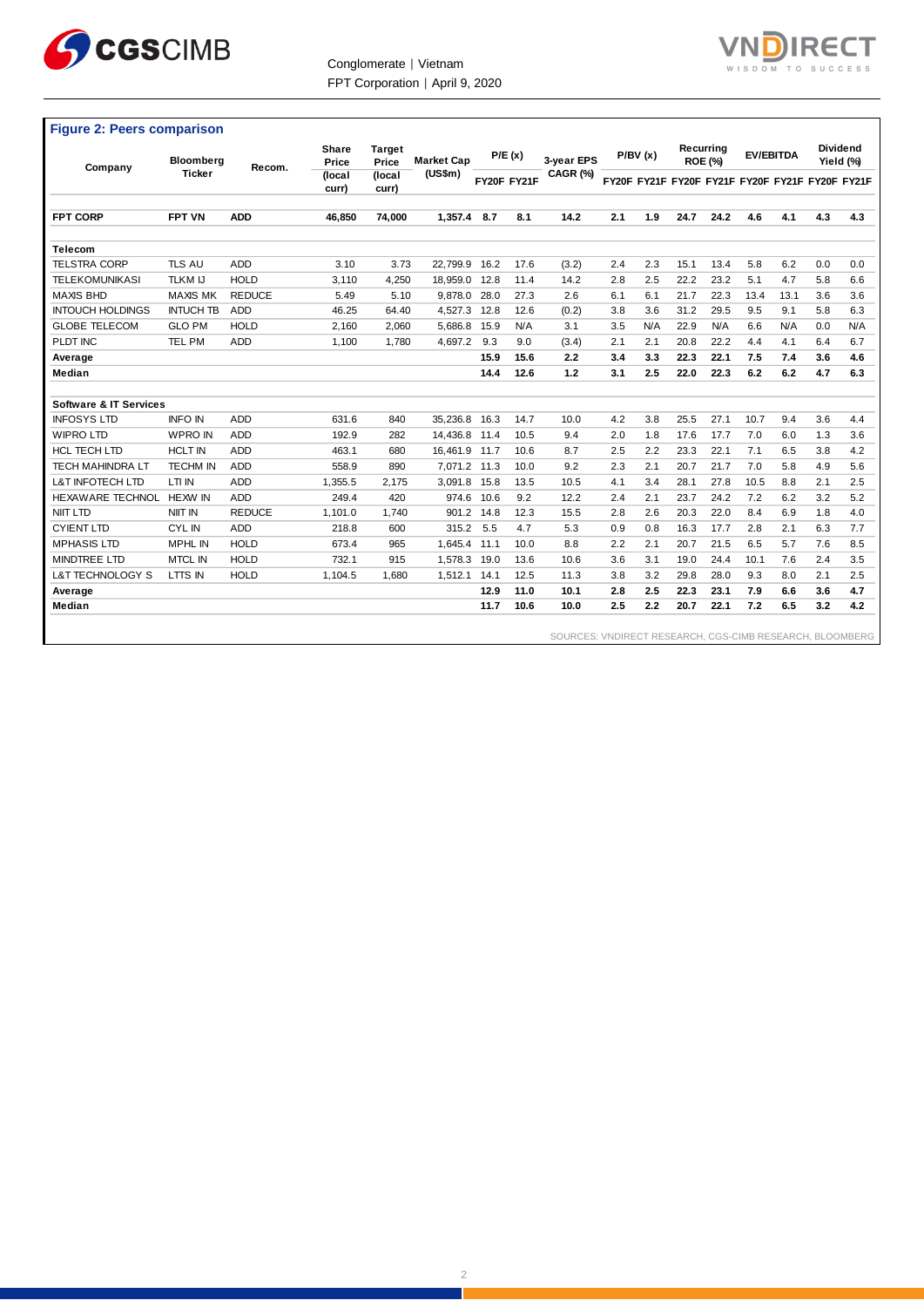

Г



# **BY THE NUMBERS**

| (VNDb)                                    | Dec-19A  | Dec-20F | Dec-21F  | Dec-22F  |
|-------------------------------------------|----------|---------|----------|----------|
| <b>Total Net Revenues</b>                 | 27.717   | 32.452  | 37.570   | 43.292   |
| <b>Gross Profit</b>                       | 10.711   | 12.662  | 14,819   | 17,283   |
| <b>Operating EBITDA</b>                   | 5,462    | 6,566   | 7,863    | 9,359    |
| Depreciation And Amortisation             | (1, 344) | (1,641) | (2,000)  | (2, 396) |
| <b>Operating EBIT</b>                     | 4,118    | 4,925   | 5,863    | 6,963    |
| Financial Income/(Expense)                | 114      | 185     | 232      | 274      |
| Pretax Income/(Loss) from Assoc.          | 405      | 534     | 579      | 631      |
| Non-Operating Income/(Expense)            | 28       | 42      | 51       | 62       |
| Profit Before Tax (pre-EI)                | 4.665    | 5,686   | 6,725    | 7,929    |
| <b>Exceptional Items</b>                  |          |         |          |          |
| <b>Pre-tax Profit</b>                     | 4.665    | 5.686   | 6,725    | 7,929    |
| Taxation                                  | (753)    | (918)   | (1.086)  | (1, 280) |
| Exceptional Income - post-tax             |          |         |          |          |
| <b>Profit After Tax</b>                   | 3.912    | 4.768   | 5.639    | 6.649    |
| Minority Interests                        | (776)    | (940)   | (1, 112) | (1, 311) |
| <b>Preferred Dividends</b>                |          |         |          |          |
| FX Gain/(Loss) - post tax                 |          |         |          |          |
| Other Adjustments - post-tax              |          |         |          |          |
| <b>Net Profit</b>                         | 3.135    | 3,828   | 4,527    | 5,338    |
| <b>Recurring Net Profit</b>               | 3,135    | 3,828   | 4,527    | 5,338    |
| <b>Fully Diluted Recurring Net Profit</b> | 3,135    | 3,828   | 4,527    | 5,338    |

| <b>Cash Flow</b>                 |          |          |          |          |
|----------------------------------|----------|----------|----------|----------|
| (VNDb)                           | Dec-19A  | Dec-20F  | Dec-21F  | Dec-22F  |
| <b>EBITDA</b>                    | 5.462    | 6.566    | 7.863    | 9.359    |
| Cash Flow from Invt. & Assoc.    |          |          |          |          |
| Change In Working Capital        | (566)    | (79)     | 37       | 37       |
| (Incr)/Decr in Total Provisions  |          |          |          |          |
| Other Non-Cash (Income)/Expense  | 25       | 489      | 524      | 570      |
| Other Operating Cashflow         | (197)    | 13       | 18       | 23       |
| Net Interest (Paid)/Received     | 155      | 214      | 266      | 313      |
| <b>Tax Paid</b>                  | (723)    | (918)    | (1,086)  | (1, 280) |
| <b>Cashflow From Operations</b>  | 4,157    | 6,285    | 7,622    | 9,022    |
| Capex                            | (2,713)  | (3, 349) | (3,739)  | (4, 169) |
| Disposals Of FAs/subsidiaries    | (1)      | $\Omega$ | $\Omega$ | $\Omega$ |
| Acq. Of Subsidiaries/investments |          |          |          |          |
| Other Investing Cashflow         | 91       | (1, 102) | (1, 167) | (1, 159) |
| Cash Flow From Investing         | (2,623)  | (4, 451) | (4,906)  | (5, 329) |
| Debt Raised/(repaid)             | 205      | 787      | 865      | 952      |
| Proceeds From Issue Of Shares    | 32       | $\Omega$ | $\Omega$ | 0        |
| Shares Repurchased               | (0)      | $\Omega$ | $\Omega$ | 0        |
| Dividends Paid                   | (2, 238) | (1,865)  | (2,052)  | (2, 257) |
| <b>Preferred Dividends</b>       |          |          |          |          |
| Other Financing Cashflow         | $\Omega$ | $\Omega$ | $\Omega$ | $\Omega$ |
| Cash Flow From Financing         | (2,002)  | (1,079)  | (1, 187) | (1, 305) |
| <b>Total Cash Generated</b>      | (468)    | 755      | 1.529    | 2,388    |
| <b>Free Cashflow To Equity</b>   | 1.738    | 2,621    | 3,581    | 4,645    |
| <b>Free Cashflow To Firm</b>     | 1,900    | 2,251    | 3,174    | 4,198    |



| <b>Balance Sheet</b>                       |         |          |          |              |
|--------------------------------------------|---------|----------|----------|--------------|
| (VNDb)                                     | Dec-19A | Dec-20E  | Dec-21F  | Dec-22F      |
| <b>Total Cash And Equivalents</b>          | 10.236  | 12.093   | 14.788   | 18.336       |
| <b>Total Debtors</b>                       | 6.088   | 7.206    | 8.343    | 9.613        |
| Inventories                                | 1.284   | 1.532    | 1.761    | 2.013        |
| <b>Total Other Current Assets</b>          | 1.430   | 1.864    | 1.987    | 2.289        |
| <b>Total Current Assets</b>                | 19,038  | 22.695   | 26.879   | 32,252       |
| <b>Fixed Assets</b>                        | 6.297   | 7.824    | 9.342    | 10.853       |
| <b>Total Investments</b>                   | 2.497   | 2.973    | 3.488    | 4.049        |
| Intangible Assets                          | 1.420   | 1.131    | 1.068    | 1.003        |
| <b>Total Other Non-Current Assets</b>      | 4.407   | 4.879    | 5.634    | 6,487        |
| <b>Total Non-current Assets</b>            | 14.621  | 16.807   | 19.532   | 22.392       |
| Short-term Debt                            | 7,516   | 8.268    | 9.094    | 10.004       |
| Current Portion of Long-Term Debt          |         |          |          |              |
| <b>Total Creditors</b>                     | 5.094   | 5.923    | 6.819    | 7.807        |
| <b>Other Current Liabilities</b>           | 3.681   | 4.288    | 5.072    | 6,131        |
| <b>Total Current Liabilities</b>           | 16,291  | 18.479   | 20,985   | 23,942       |
| Total Long-term Debt                       | 350     | 385      | 423      | 466          |
| Hybrid Debt - Debt Component               |         |          |          |              |
| <b>Total Other Non-Current Liabilities</b> | 143     | 175      | 202      | 231          |
| <b>Total Non-current Liabilities</b>       | 493     | 560      | 625      | 697          |
| <b>Total Provisions</b>                    | 0       | $\Omega$ | $\Omega$ | <sup>0</sup> |
| <b>Total Liabilities</b>                   | 16.784  | 19.040   | 21,610   | 24,639       |
| Shareholders' Equity                       | 14.040  | 16.938   | 20.446   | 24.657       |
| Minority Interests                         | 2.835   | 3.525    | 4.354    | 5.348        |
| <b>Total Equity</b>                        | 16,875  | 20,462   | 24,800   | 30,004       |

#### **Key Ratios**

|                                  | Dec-19A | Dec-20F | Dec-21F | Dec-22F |
|----------------------------------|---------|---------|---------|---------|
| Revenue Growth                   | 19.4%   | 17.1%   | 15.8%   | 15.2%   |
| Operating EBITDA Growth          | 27.4%   | 20.2%   | 19.7%   | 19.0%   |
| Operating EBITDA Margin          | 19.7%   | 20.2%   | 20.9%   | 21.6%   |
| Net Cash Per Share (VND)         | 3.493   | 4.611   | 6.421   | 8.713   |
| BVPS (VND)                       | 20.697  | 22.699  | 24.910  | 27.309  |
| Gross Interest Cover             | 11.24   | 11.83   | 12.80   | 13.82   |
| Effective Tax Rate               | 16.1%   | 16.1%   | 16.1%   | 16.1%   |
| Net Dividend Payout Ratio        | 43.3%   | 39.0%   | 36.3%   | 33.8%   |
| <b>Accounts Receivables Days</b> | 70.29   | 65.95   | 66.20   | 66.35   |
| <b>Inventory Days</b>            | 28.17   | 26.04   | 26.42   | 26.48   |
| <b>Accounts Payables Days</b>    | 55.68   | 52.71   | 52.10   | 52.23   |
| <b>ROIC (%)</b>                  | 40.3%   | 40.5%   | 41.2%   | 42.9%   |
| ROCE (%)                         | 20.0%   | 20.6%   | 20.8%   | 20.8%   |
| Return On Average Assets         | 12.0%   | 12.5%   | 12.6%   | 12.6%   |

|                                      | Dec-19A | Dec-20F | Dec-21F | Dec-22F |
|--------------------------------------|---------|---------|---------|---------|
| Rev. growth (%, main biz.)           | 19.0%   | 20.4%   | 18.0%   | 17.9%   |
| EBITDA mgns (%, main biz.)           | N/A     | N/A     | N/A     | N/A     |
| Rev. as % of total (main biz.)       | 57.4%   | 58.6%   | 59.7%   | 61.1%   |
| EBITDA as % of total (main biz.)     | N/A     | N/A     | N/A     | N/A     |
| Rev. growth (%, 2ndary biz.)         | 14.0%   | 9.3%    | 12.0%   | 11.0%   |
| EBITDA mgns (%, 2ndary biz.)         | N/A     | N/A     | N/A     | N/A     |
| Rev. as % of total (2ndary biz.)     | 36.3%   | 35.0%   | 33.9%   | 32.6%   |
| EBITDA as % of total (2ndary biz.)   | N/A     | N/A     | N/A     | N/A     |
| Rev. growth (%, tertiary biz.)       | 27.2%   | 15.7%   | 16.2%   | 13.0%   |
| EBITDA mgns (%, tertiary biz.)       | N/A     | N/A     | N/A     | N/A     |
| Rev.as % of total (tertiary biz.)    | 6.3%    | 6.4%    | 6.4%    | 6.3%    |
| EBITDA as % of total (tertiary biz.) | N/A     | N/A     | N/A     | N/A     |

SOURCES: VNDIRECT RESEARCH, COMPANY REPORTS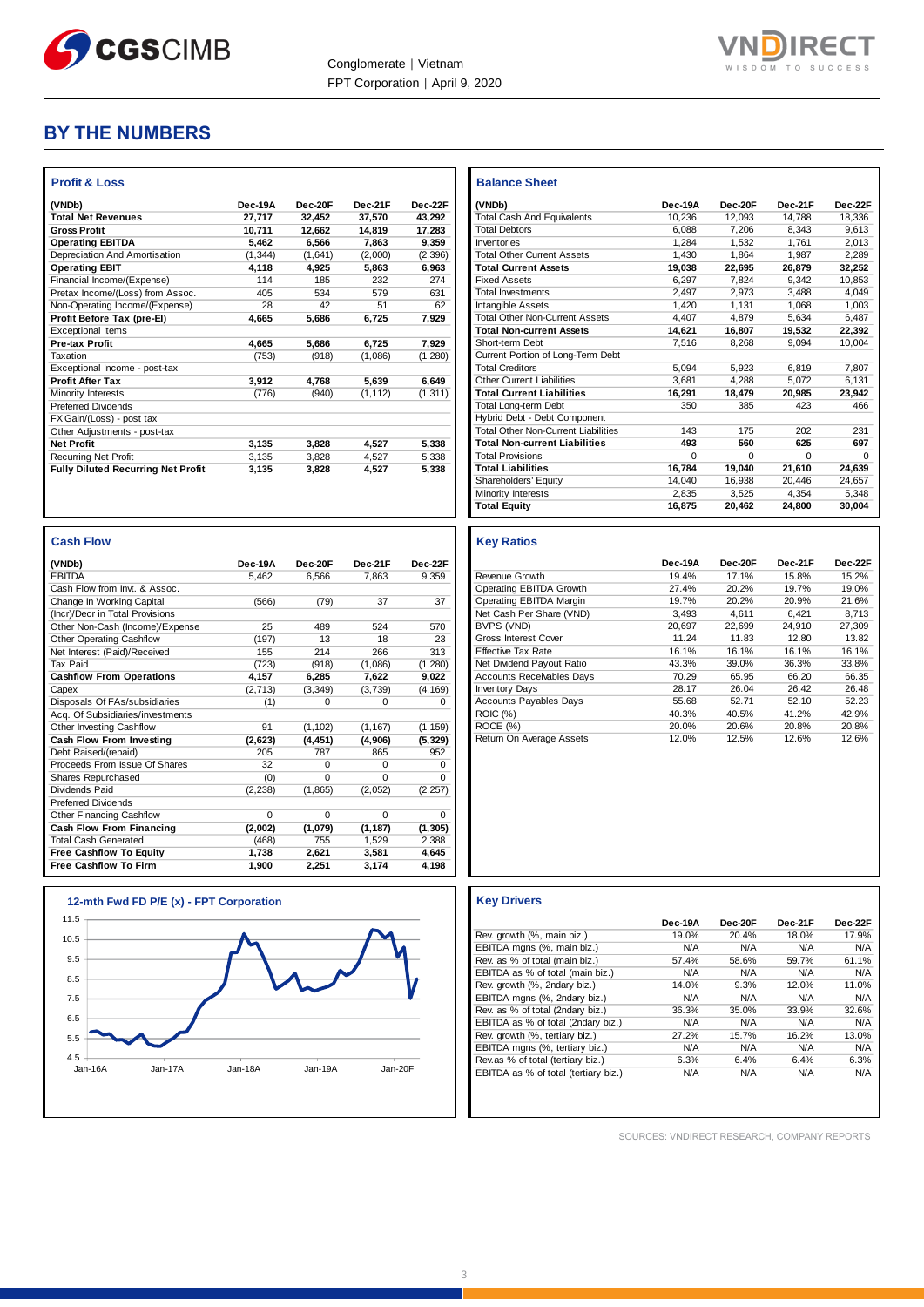



#### **DISCLAIMER**

The content of this report (including the views and opinions expressed therein, and the information comprised therein) has been prepared by and belongs to VNDIRECT Securities Corporation, and is distributed by CGS-CIMB pursuant to an arrangement between VNDIRECT Securities Corporation and CGS-CIMB. VNDIRECT Securities Corporation is not an affiliate of CGS-CIMB.

This report is not directed to, or intended for distribution to or use by, any person or entity who is a citizen or resident of or located in any locality, state, country or other jurisdiction where such distribution, publication, availability or use would be contrary to law or regulation.

By accepting this report, the recipient hereof represents and warrants that he is entitled to receive such report in accordance with the restrictions set forth below and agrees to be bound by the limitations contained herein (including the "Restrictions on Distributions" set out below). Any failure to comply with these limitations may constitute a violation of law. This publication is being supplied to you strictly on the basis that it will remain confidential. No part of this report may be (i) copied, photocopied, duplicated, stored or reproduced in any form by any means or (ii) redistributed or passed on, directly or indirectly, to any other person in whole or in part, for any purpose without the prior written consent of CGS-CIMB.

The information contained in this research report is prepared from data believed to be correct and reliable at the time of issue of this report.

VNDIRECT Securities Corporation may or may not issue regular reports on the subject matter of this report at any frequency and may cease to do so or change the periodicity of reports at any time. Neither VNDIRECT Securities Corporation nor CGS-CIMB is under any obligation to update this report in the event of a material change to the information contained in this report. Neither VNDIRECT Securities Corporation nor CGS-CIMB has any and will accept any, obligation to (i) check or ensure that the contents of this report remain current, reliable or relevant, (ii) ensure that the content of this report constitutes all the information a prospective investor may require, (iii) ensure the adequacy, accuracy, completeness, reliability or fairness of any views, opinions and information, and accordingly, VNDIRECT Securities Corporation, CGS-CIMB and their respective affiliates and related persons including China Galaxy International Financial Holdings Limited ("CGIFHL") and CIMB Group Sdn. Bhd. ("CIMBG") and their respective related corporations (and their respective directors, associates, connected persons and/or employees) shall not be liable in any manner whatsoever for any consequences (including but not limited to any direct, indirect or consequential losses, loss of profits and damages) of any reliance thereon or usage thereof. In particular, VNDIRECT Securities Corporation and CGS-CIMB disclaim all responsibility and liability for the views and opinions set out in this report.

Unless otherwise specified, this report is based upon reasonable sources. Such sources will, unless otherwise specified, for market data, be market data and prices available from the main stock exchange or market where the relevant security is listed, or, where appropriate, any other market. Information on the accounts and business of company(ies) will generally be based on published statements of the company(ies), information disseminated by regulatory information services, other publicly available information and information resulting from our research. Whilst every effort is made to ensure that statements of facts made in this report are accurate, all estimates, projections, forecasts, expressions of opinion and other subjective judgments contained in this report are based on assumptions considered to be reasonable as of the date of the document in which they are contained and must not be construed as a representation that the matters referred to therein will occur. Past performance is not a reliable indicator of future performance. The value of investments may go down as well as up and those investing may, depending on the investments in question, lose more than the initial investment. No report shall constitute an offer or an invitation by or on behalf of CGS-CIMB or VNDIRECT Securities Corporation, or their respective affiliates (including CGIFHL, CIMBG and their respective related corporations) to any person to buy or sell any investments.

CGS-CIMB and/or VNDIRECT Securities Corporation and/or their respective affiliates and related corporations (including CGIFHL, CIMBG and their respective related corporations), their respective directors, associates, connected parties and/or employees may own or have positions in securities of the company(ies) covered in this research report or any securities related thereto and may from time to time add to or dispose of, or may be materially interested in, any such securities. Further, CGS-CIMB and/or VNDIRECT Securities Corporation, and/or their respective affiliates and their respective related corporations (including CGIFHL, CIMBG and their respective related corporations) do and seek to do business with the company(ies) covered in this research report and may from time to time act as market maker or have assumed an underwriting commitment in securities of such company(ies), may sell them to or buy them from customers on a principal basis and may also perform or seek to perform significant investment banking, advisory, underwriting or placement services for or relating to such company(ies) as well as solicit such investment, advisory or other services from any entity mentioned in this report.

CGS-CIMBand/or VNDIRECT Securities Corporation and/or their respective affiliates (including CGIFHL, CIMBG and their respective related corporations) may enter into an agreement with the company(ies) covered in this report relating to the production of research reports. CGS-CIMB and/or VNDIRECT Securities Corporation may disclose the contents of this report to the company(ies) covered by it and may have amended the contents of this report following such disclosure.

The analyst responsible for the production of this report hereby certifies that the views expressed herein accurately and exclusively reflect his or her personal views and opinions about any and all of the issuers or securities analysed in this report and were prepared independently and autonomously. No part of the compensation of the analyst(s) was, is, or will be directly or indirectly related to the inclusion of specific recommendations(s) or view(s) in this report. The analyst(s) who prepared this research report is prohibited from receiving any compensation, incentive or bonus based on specific investment banking transactions or for providing a specific recommendation for, or view of, a particular company. Information barriers and other arrangements may be established where necessary to prevent conflicts of interests arising. However, the analyst(s) may receive compensation that is based on his/their coverage of company(ies) in the performance of his/their duties or the performance of his/their recommendations and the research personnel involved in the preparation of this report may also participate in the solicitation of the businesses as described above. In reviewing this research report, an investor should be aware that any or all of the foregoing, among other things, may give rise to real or potential conflicts of interest. Additional information is, subject to the duties of confidentiality, available on request.

The term "VNDIRECT Securities Corporation" shall, unless the context otherwise requires, mean VNDIRECT Securities Corporation and its affiliates, subsidiaries and related companies. The term "CGS-CIMB" shall denote, where appropriate, the relevant entity distributing or disseminating the report in the particular jurisdiction referenced below, or, in every other case except as otherwise stated herein, CGS-CIMB Securities International Pte. Ltd. and its affiliates, subsidiaries and related corporations.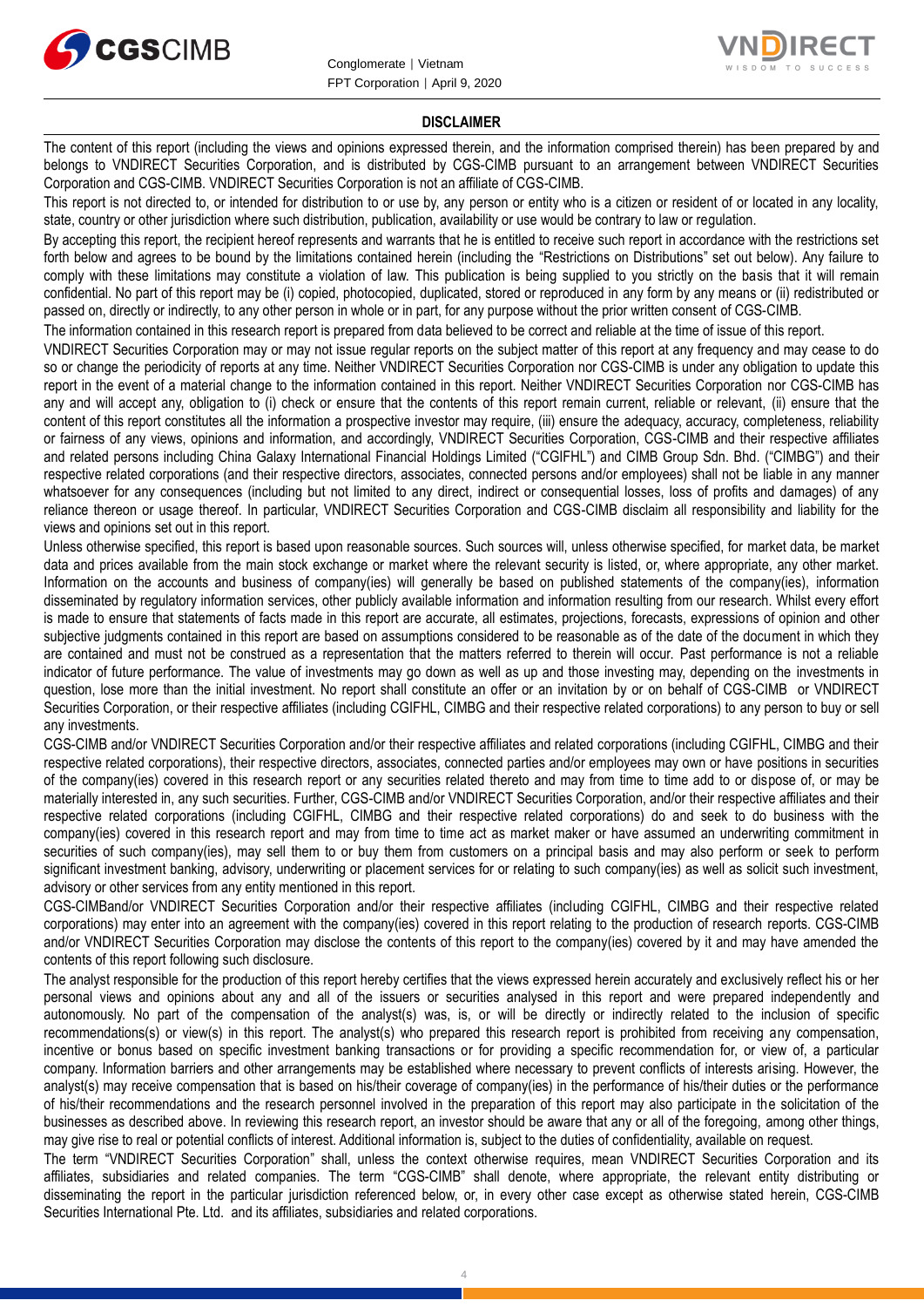



**CGS-CIMB**

| Country     | <b>CGS-CIMB Entity</b>                                                            | <b>Regulated by</b>                                             |
|-------------|-----------------------------------------------------------------------------------|-----------------------------------------------------------------|
| Hong Kong   | CGS-CIMB Securities (Hong Kong) Limited                                           | Securities and Futures Commission Hong Kong                     |
| India       | CGS-CIMB Securities (India) Private Limited                                       | Securities and Exchange Board of India (SEBI)                   |
| Indonesia   | PT CGS-CIMB Sekuritas Indonesia                                                   | Financial Services Authority of Indonesia                       |
| Malaysia    | CGS-CIMB Securities Sdn. Bhd. (formerly known<br>as Jupiter Securities Sdn. Bhd.) | Securities Commission Malaysia                                  |
| Singapore   | CGS-CIMB Research Pte. Ltd.                                                       | Monetary Authority of Singapore                                 |
| South Korea | CGS-CIMB Securities (Hong Kong) Limited,<br>Korea Branch                          | Financial Services Commission and Financial Supervisory Service |
| Thailand    | CGS-CIMB Securities (Thailand) Co. Ltd.                                           | Securities and Exchange Commission Thailand                     |

(i) As of March 31, 2020 VNDIRECT Securities Corporation has a proprietary position in the securities (which may include but not limited to shares, warrants, call warrants and/or any other derivatives) in the following company or companies covered or recommended in this report:  $(a)$  -

(ii) As of April 9, 2020, the analyst(s) who prepared this report, and the associate(s), has / have an interest in the securities (which may include but not limited to shares, warrants, call warrants and/or any other derivatives) in the following company or companies covered or recommended in this report:

(a) -

This report does not purport to contain all the information that a prospective investor may require. CGS-CIMB, VNDIRECT Securities Corporation and their respective affiliates (including CGIFHL, CIMBG and their related corporations) do not make any guarantee, representation or warranty, express or implied, as to the adequacy, accuracy, completeness, reliability or fairness of any such information and opinion contained in this report. None of CGS-CIMB, VNDIRECT Securities Corporation and their respective affiliates and related persons (including CGIFHL, CIMBG and their related corporations) shall be liable in any manner whatsoever for any consequences (including but not limited to any direct, indirect or consequential losses, loss of profits and damages) of any reliance thereon or usage thereof.

This report is general in nature and has been prepared for information purposes only. It is intended for circulation amongst CGS-CIMB's and its affiliates' (including CGIFHL's, CIMBG's and their respective related corporations') clients generally and does not have regard to the specific investment objectives, financial situation and the particular needs of any specific person who may receive this report. The information and opinions in this report are not and should not be construed or considered as an offer, recommendation or solicitation to buy or sell the subject securities, related investments or other financial instruments or any derivative instrument, or any rights pertaining thereto.

Investors are advised to make their own independent evaluation of the information contained in this research report, consider their own individual investment objectives, financial situation and particular needs and consult their own professional and financial advisers as to the legal, business, financial, tax and other aspects before participating in any transaction in respect of the securities of company(ies) covered in this research report. The securities of such company(ies) may not be eligible for sale in all jurisdictions or to all categories of investors.

#### Restrictions on Distributions

**Australia:** Despite anything in this report to the contrary, this research is issued by VNDIRECT Securities Corporation and provided in Australia by CGS-CIMB Securities (Singapore) Pte. Ltd. and CGS-CIMB Securities (Hong Kong) Limited. This research is only available in Australia to persons who are "wholesale clients" (within the meaning of the Corporations Act 2001 (Cth) and is supplied solely for the use of such wholesale clients and shall not be distributed or passed on to any other person. You represent and warrant that if you are in Australia, you are a "wholesale client". This research is of a general nature only and has been prepared without taking into account the objectives, financial situation or needs of the individual recipient. CGS-CIMB Securities (Singapore) Pte. Ltd. and CGS-CIMB Securities (Hong Kong) Limited do not hold, and are not required to hold an Australian financial services license. CGS-CIMB Securities (Singapore) Pte. Ltd. and CGS-CIMB Securities (Hong Kong) Limited rely on "passporting" exemptions for entities appropriately licensed by the Monetary Authority of Singapore (under ASIC Class Order 03/1102) and the Securities and Futures Commission in Hong Kong (under ASIC Class Order 03/1103).

**Canada:** This research report has not been prepared in accordance with the disclosure requirements of Dealer Member Rule 3400 – Research Restrictions and Disclosure Requirements of the Investment Industry Regulatory Organization of Canada. For any research report distributed by CIBC, further disclosures related to CIBC conflicts of interest can be found at https://researchcentral.cibcwm.com.

**China:** For the purpose of this report, the People's Republic of China ("PRC") does not include the Hong Kong Special Administrative Region, the Macau Special Administrative Region or Taiwan. The distributor of this report has not been approved or licensed by the China Securities Regulatory Commission or any other relevant regulatory authority or governmental agency in the PRC. This report contains only marketing information. The distribution of this report is not an offer to buy or sell to any person within or outside PRC or a solicitation to any person within or outside of PRC to buy or sell any instruments described herein. This report is being issued outside the PRC to a limited number of institutional investors and may not be provided to any person other than the original recipient and may not be reproduced or used for any other purpose.

**France:** Only qualified investors within the meaning of French law shall have access to this report. This report shall not be considered as an offer to subscribe to, or used in connection with, any offer for subscription or sale or marketing or direct or indirect distribution of financial instruments and it is not intended as a solicitation for the purchase of any financial instrument.

**Germany:** This report is only directed at persons who are professional investors as defined in sec 31a(2) of the German Securities Trading Act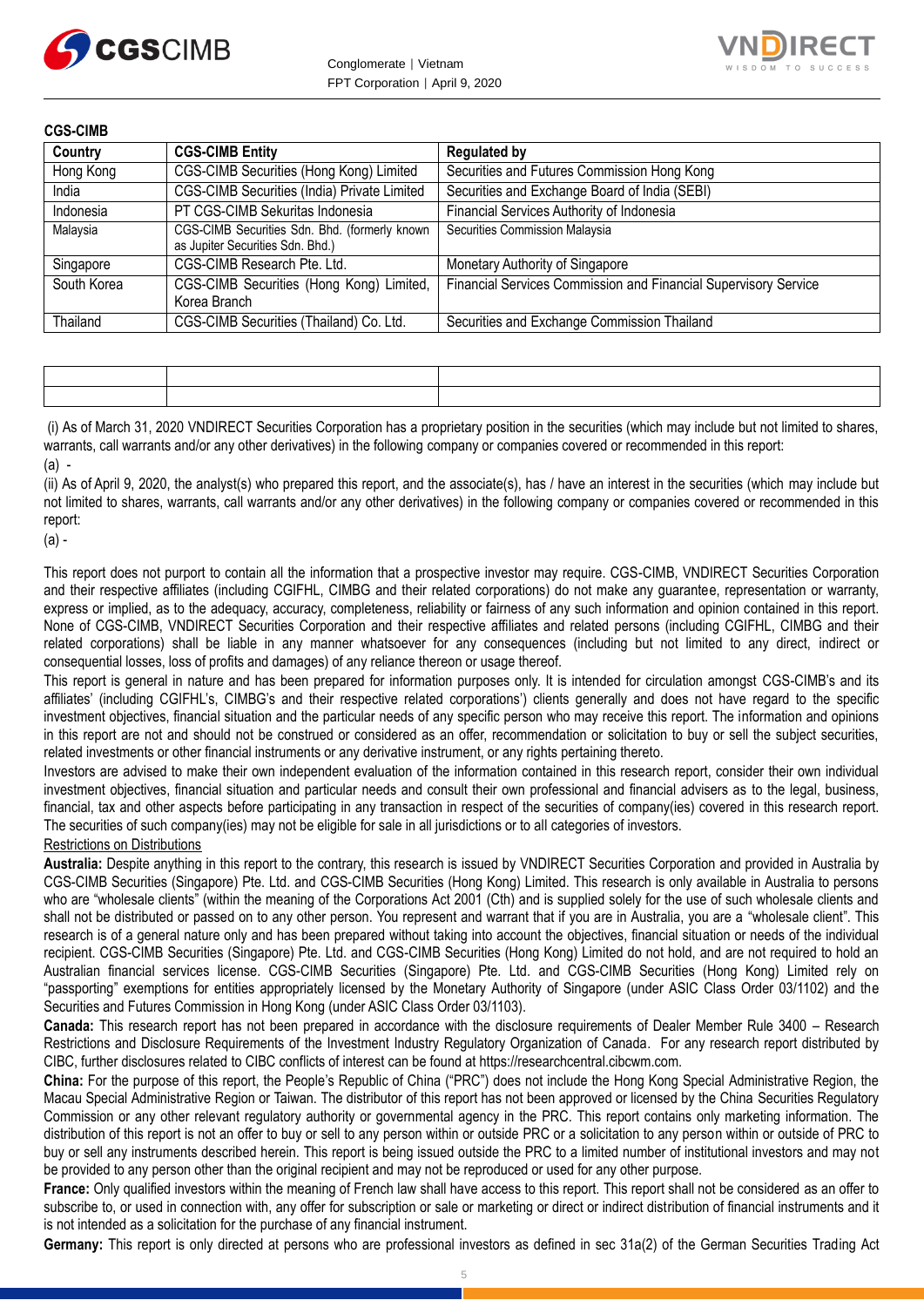



(WpHG). This publication constitutes research of a non-binding nature on the market situation and the investment instruments cited here at the time of the publication of the information.

The current prices/yields in this issue are based upon closing prices from Bloomberg as of the day preceding publication. Please note that neither the German Federal Financial Supervisory Agency (BaFin), nor any other supervisory authority exercises any control over the content of this report.

**Hong Kong:** This report is issued by VNDIRECT Securities Corporation and distributed in Hong Kong by CGS-CIMB Securities (Hong Kong) Limited ("CHK") which is licensed in Hong Kong by the Securities and Futures Commission for Type 1 (dealing in securities), Type 4 (advising on securities) and Type 6 (advising on corporate finance) activities. Any investors wishing to purchase or otherwise deal in the securities covered in this report should contact the Head of Sales at CGS-CIMB Securities (Hong Kong) Limited. The views and opinions in this research report are of VNDIRECT Securities Corporation as of the date hereof and are subject to change. If the Financial Services and Markets Act of the United Kingdom or the rules of the Financial Conduct Authority apply to a recipient, our obligations owed to such recipient therein are unaffected. CHK has no obligation to update the opinion or the information in this research report.

CHK does not make a market on other securities mentioned in the report.

#### **India:**

This report is issued by VNDIRECT Securities Corporation and distributed in India by CGS-CIMB Securities (India) Private Limited ("CGS-CIMB India"). CGS-CIMB India is a subsidiary of CGS-CIMB Securities International Pte. Ltd. which in turn is a 50:50 joint venture company of CGIFHL and CIMBG. The details of the members of the group of companies of CGS-CIMB can be found at www.cgs-cimb.com, CGIFHL at www.chinastock.com.hk/en/ACG/ContactUs/index.aspx and CIMBG at www.cimb.com/en/who-we-are.html. CGS-CIMB India is registered with the National Stock Exchange of India Limited and BSE Limited as a trading and clearing member (Merchant Banking Number: INM000012037) under the Securities and Exchange Board of India (Stock Brokers and Sub-Brokers) Regulations, 1992. In accordance with the provisions of Regulation 4(g) of the Securities and Exchange Board of India (Investment Advisers) Regulations, 2013, CGS-CIMB India is not required to seek registration with the Securities and Exchange Board of India ("SEBI") as an Investment Adviser. CGS-CIMB India is registered with SEBI (SEBI Registration Number: INZ000157134) as a Research Analyst (INH000000669) pursuant to the SEBI (Research Analysts) Regulations, 2014 ("Regulations").

This report does not take into account the particular investment objectives, financial situations, or needs of the recipients. It is not intended for and does not deal with prohibitions on investment due to law/jurisdiction issues etc. which may exist for certain persons/entities. Recipients should rely on their own investigations and take their own professional advice before investment.

The report is not a "prospectus" as defined under Indian Law, including the Companies Act, 2013, and is not, and shall not be, approved by, or filed or registered with, any Indian regulator, including any Registrar of Companies in India, SEBI, any Indian stock exchange, or the Reserve Bank of India. No offer, or invitation to offer, or solicitation of subscription with respect to any such securities listed or proposed to be listed in India is being made, or intended to be made, to the public, or to any member or section of the public in India, through or pursuant to this report.

The research analysts, strategists or economists principally responsible for the preparation of this research report are segregated from the other activities of CGS-CIMB India and they have received compensation based upon various factors, including quality, accuracy and value of research, firm profitability or revenues, client feedback and competitive factors. Research analysts', strategists' or economists' compensation is not linked to investment banking or capital markets transactions performed or proposed to be performed by CGS-CIMB India or its affiliates.

CGS-CIMB India does not have actual / beneficial ownership of 1% or more securities of the subject company in this research report, at the end of the month immediately preceding the date of publication of this research report. However, since affiliates of CGS-CIMB India are engaged in the financial services business, they might have in their normal course of business financial interests or actual / beneficial ownership of one per cent or more in various companies including the subject company in this research report.

CGS-CIMB India or its associates, may: (a) from time to time, have long or short position in, and buy or sell the securities of the subject company in this research report; or (b) be engaged in any other transaction involving such securities and earn brokerage or other compensation or act as a market maker in the financial instruments of the subject company in this research report or act as an advisor or lender/borrower to such company or may have any other potential conflict of interests with respect to any recommendation and other related information and opinions.

CGS-CIMB India, its associates and the analyst engaged in preparation of this research report have not received any compensation for investment banking, merchant banking or brokerage services from the subject company mentioned in the research report in the past 12 months.

CGS-CIMB India, its associates and the analyst engaged in preparation of this research report have not managed or co-managed public offering of securities for the subject company mentioned in the research report in the past 12 months. The analyst from CGS-CIMB India engaged in preparation of this research report or his/her relative (a) do not have any financial interests in the subject company mentioned in this research report; (b) do not own 1% or more of the equity securities of the subject company mentioned in the research report as of the last day of the month preceding the publication of the research report; (c) do not have any material conflict of interest at the time of publication of the research report.

**Indonesia:** This report is issued by VNDIRECT Securities Corporation and distributed by PT CGS-CIMB Sekuritas Indonesia ("CGS-CIMB Indonesia"). The views and opinions in this research report are not our own but of VNDIRECT Securities Corporation as of the date hereof and are subject to change. CGS-CIMB Indonesia has no obligation to update the opinion or the information in this research report. This report is for private circulation only to clients of CGS-CIMB Indonesia. Neither this report nor any copy hereof may be distributed in Indonesia or to any Indonesian citizens wherever they are domiciled or to Indonesian residents except in compliance with applicable Indonesian capital market laws and regulations.

This research report is not an offer of securities in Indonesia. The securities referred to in this research report have not been registered with the Financial Services Authority (Otoritas Jasa Keuangan) pursuant to relevant capital market laws and regulations, and may not be offered or sold within the territory of the Republic of Indonesia or to Indonesian citizens through a public offering or in circumstances which constitute an offer within the meaning of the Indonesian capital market law and regulations.

**Ireland:** CGS-CIMB is not an investment firm authorised in the Republic of Ireland and no part of this document should be construed as CGS-CIMB acting as, or otherwise claiming or representing to be, an investment firm authorised in the Republic of Ireland.

**Malaysia:** This report is issued by VNDIRECT Securities Corporation and distributed in Malaysia by CGS-CIMB Securities Sdn. Bhd. (formerly

6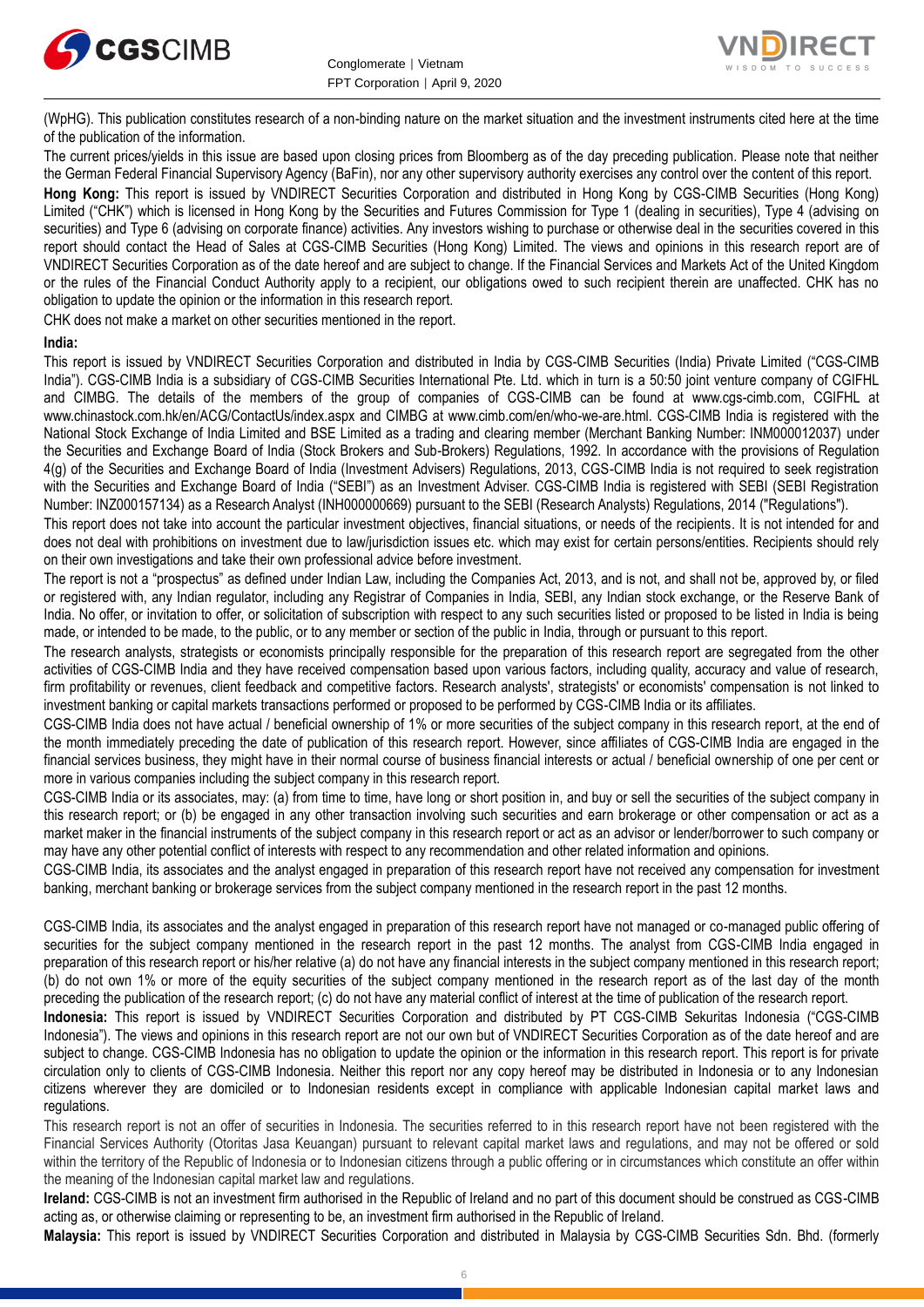



known as Jupiter Securities Sdn. Bhd.) ("CGS-CIMB Malaysia") solely for the benefit of and for the exclusive use of our clients. Recipients of this report are to contact CGS-CIMB Malaysia, at 29th Floor Menara CIMB No. 1 Jalan Stesen Sentral 2, Kuala Lumpur Sentral 50470 Kuala Lumpur, Malaysia, in respect of any matters arising from or in connection with this report. CGS-CIMB Malaysia has no obligation to update, revise or reaffirm the opinion or the information in this research report after the date of this report.

**New Zealand:** In New Zealand, this report is for distribution only to persons who are wholesale clients pursuant to section 5C of the Financial Advisers Act 2008.

**Singapore:** This report is issued by VNDIRECT Securities Corporation and distributed by CGS-CIMB Research Pte Ltd ("CGS-CIMBR"). CGS-CIMBR is a financial adviser licensed under the Financial Advisers Act, Cap 110 ("FAA") for advising on investment products, by issuing or promulgating research analyses or research reports, whether in electronic, print or other form. Accordingly CGS-CIMBR is a subject to the applicable rules under the FAA unless it is able to avail itself to any prescribed exemptions.

Recipients of this report are to contact CGS-CIMB Research Pte Ltd, 50 Raffles Place, #16-02 Singapore Land Tower, Singapore in respect of any matters arising from, or in connection with this report. CGS-CIMBR has no obligation to update the opinion or the information in this research report. This publication is strictly confidential and is for private circulation only. If you have not been sent this report by CGS-CIMBR directly, you may not rely, use or disclose to anyone else this report or its contents.

If the recipient of this research report is not an accredited investor, expert investor or institutional investor, CGS-CIMBR accepts legal responsibility for the contents of the report without any disclaimer limiting or otherwise curtailing such legal responsibility. If the recipient is an accredited investor, expert investor or institutional investor, the recipient is deemed to acknowledge that CGS-CIMBR is exempt from certain requirements under the FAA and its attendant regulations, and as such, is exempt from complying with the following :

(a) Section 25 of the FAA (obligation to disclose product information);

(b) Section 27 (duty not to make recommendation with respect to any investment product without having a reasonable basis where you may be reasonably expected to rely on the recommendation) of the FAA;

(c) MAS Notice on Information to Clients and Product Information Disclosure [Notice No. FAA-N03];

(d) MAS Notice on Recommendation on Investment Products [Notice No. FAA-N16];

(e) Section 36 (obligation on disclosure of interest in securities), and

(f) any other laws, regulations, notices, directive, guidelines, circulars and practice notes which are relates to the above, to the extent permitted by applicable laws, as may be amended from time to time, and any other laws, regulations, notices, directive, guidelines, circulars, and practice notes as we may notify you from time to time. In addition, the recipient who is an accredited investor, expert investor or institutional investor acknowledges that a CGS-CIMBR is exempt from Section 27 of the FAA, the recipient will also not be able to file a civil claim against CGS-CIMBR for any loss or damage arising from the recipient's reliance on any recommendation made by CGS-CIMBR which would otherwise be a right that is available to the recipient under Section 27 of the FAA, the recipient will also not be able to file a civil claim against CGS-CIMBR for any loss or damage arising from the recipient's reliance on any recommendation made by CGS-CIMBR which would otherwise be a right that is available to the recipient under Section 27 of the FAA.

CGS-CIMBR, its affiliates and related corporations, their directors, associates, connected parties and/or employees may own or have positions in securities of the company(ies) covered in this research report or any securities related thereto and may from time to time add to or dispose of, or may be materially interested in, any such securities. Further, CGS-CIMBR, its affiliates and its related corporations do and seek to do business with the company(ies) covered in this research report and may from time to time act as market maker or have assumed an underwriting commitment in securities of such company(ies), may sell them to or buy them from customers on a principal basis and may also perform or seek to perform significant investment banking, advisory, underwriting or placement services for or relating to such company(ies) as well as solicit such investment, advisory or other services from any entity mentioned in this report.

As of April 9, 2020,, CGS-CIMBR does not have a proprietary position in the recommended securities in this report.

CGS-CIMBR does not make a market on the securities mentioned in the report.

**South Korea:** This report is issued by VNDIRECT Securities Corporation and distributed in South Korea by CGS-CIMB Securities (Hong Kong) Limited, Korea Branch ("CGS-CIMB Korea") which is licensed as a cash equity broker, and regulated by the Financial Services Commission and Financial Supervisory Service of Korea. In South Korea, this report is for distribution only to professional investors under Article 9(5) of the Financial Investment Services and Capital Market Act of Korea ("FSCMA").

**Spain:** This document is a research report and it is addressed to institutional investors only. The research report is of a general nature and not personalised and does not constitute investment advice so, as the case may be, the recipient must seek proper advice before adopting any investment decision. This document does not constitute a public offering of securities.

CGS-CIMB is not registered with the Spanish Comision Nacional del Mercado de Valores to provide investment services.

**Sweden:** This report contains only marketing information and has not been approved by the Swedish Financial Supervisory Authority. The distribution of this report is not an offer to sell to any person in Sweden or a solicitation to any person in Sweden to buy any instruments described herein and may not be forwarded to the public in Sweden.

**Switzerland:** This report has not been prepared in accordance with the recognized self-regulatory minimal standards for research reports of banks issued by the Swiss Bankers' Association (Directives on the Independence of Financial Research).

**Thailand:** This report is issued by VNDIRECT Securities Corporation and distributed by CGS-CIMB Securities (Thailand) Co. Ltd. ("CGS-CIMB Thailand") based upon sources believed to be reliable (but their accuracy, completeness or correctness is not guaranteed). The statements or expressions of opinion herein were arrived at after due and careful consideration for use as information for investment. Such opinions are subject to change without notice and CGS-CIMB Thailand has no obligation to update the opinion or the information in this research report.

CGS-CIMB Thailand may act or acts as Market Maker, and issuer and offerer of Derivative Warrants and Structured Note which may have the following securities as its underlying securities. Investors should carefully read and study the details of the derivative warrants in the prospectus before making investment decisions.

AAV, ADVANC, AEONTS, AMATA, AOT, AWC, BANPU, BBL, BCH, BCP, BCPG, BDMS, BEC, BEM, BGC, BGRIM, BH, BJC, BPP, BTS, CBG,

7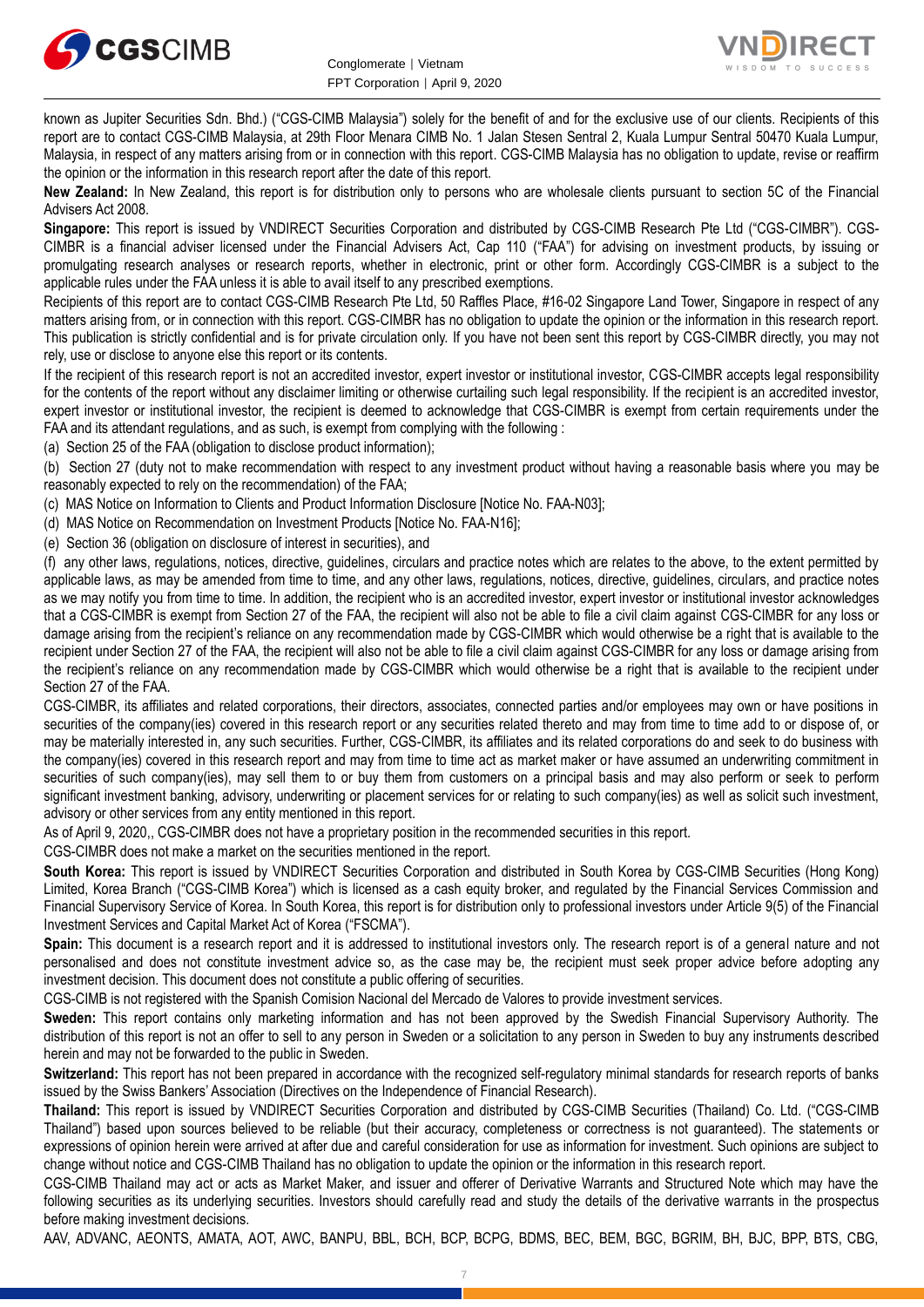



CENTEL, CHG, CK, CKP, COM7, CPALL, CPF, CPN, DELTA, DTAC, EA, EGCO, EPG, ERW, ESSO, GFPT, GLOBAL, GPSC, GULF, GUNKUL, HANA, HMPRO, INTUCH, IRPC, IVL, JAS, JMT, KBANK, KCE, KKP, KTB, KTC, LH, MAJOR, MBK, MEGA, MINT, MTC, ORI, OSP, PLANB, PRM, PSH, PSL, PTG, PTT, PTTEP, PTTGC, QH, RATCH, RS, SAWAD, SCB, SCC, SGP, SPALI, SPRC, STA, STEC, STPI, SUPER, TASCO, TCAP, THAI, THANI, THG, TISCO, TKN, TMB, TOA, TOP, TPIPP, TQM, TRUE, TTW, TU, VGI, WHA, BEAUTY, JMART, LPN, SISB, WORK. **Corporate Governance Report:**

The disclosure of the survey result of the Thai Institute of Directors Association ("IOD") regarding corporate governance is made pursuant to the policy of the Office of the Securities and Exchange Commission. The survey of the IOD is based on the information of a company listed on the Stock Exchange of Thailand and the Market for Alternative Investment disclosed to the public and able to be accessed by a general public investor. The result, therefore, is from the perspective of a third party. It is not an evaluation of operation and is not based on inside information.

The survey result is as of the date appearing in the Corporate Governance Report of Thai Listed Companies. As a result, the survey result may be changed after that date. CGS-CIMB Thailand does not confirm nor certify the accuracy of such survey result.

| <b>Score</b><br><b>Range:</b>   | م∩1<br>90<br>טע | $^{\circ}$<br>ЯC<br>vu | 70<br>$\overline{70}$<br>л.<br>. . | $\overline{\phantom{a}}$<br>.∪ or<br>Relow | Result<br>י הי<br>NG<br>$\overline{\phantom{a}}$<br>.<br>.<br> |
|---------------------------------|-----------------|------------------------|------------------------------------|--------------------------------------------|----------------------------------------------------------------|
| <b>Description</b><br>eription. | xcellent        | ∨en<br>000ز            | $\overline{\phantom{a}}$<br>G000   | N/A                                        |                                                                |

**United Arab Emirates:** The distributor of this report has not been approved or licensed by the UAE Central Bank or any other relevant licensing authorities or governmental agencies in the United Arab Emirates. This report is strictly private and confidential and has not been reviewed by, deposited or registered with UAE Central Bank or any other licensing authority or governmental agencies in the United Arab Emirates. This report is being issued outside the United Arab Emirates to a limited number of institutional investors and must not be provided to any person other than the original recipient and may not be reproduced or used for any other purpose. Further, the information contained in this report is not intended to lead to the sale of investments under any subscription agreement or the conclusion of any other contract of whatsoever nature within the territory of the United Arab Emirates.

**United Kingdom and European Economic Area (EEA):** In the United Kingdom and European Economic Area, this material is also being distributed by CGS-CIMB Securities (UK) Limited ("CGS-CIMB UK"). CGS-CIMB UK is authorized and regulated by the Financial Conduct Authority and its registered office is at 27 Knightsbridge, London, SW1X7YB. The material distributed by CGS-CIMB UK has been prepared in accordance with CGS-CIMB's policies for managing conflicts of interest arising as a result of publication and distribution of this material. This material is for distribution only to, and is solely directed at, selected persons on the basis that those persons: (a) are eligible counterparties and professional clients of CGS-CIMB UK; (b) have professional experience in matters relating to investments falling within Article 19(5) of the Financial Services and Markets Act 2000 (Financial Promotion) Order 2005 (as amended, the "Order"), (c) fall within Article 49(2)(a) to (d) ("high net worth companies, unincorporated associations etc") of the Order; (d) are outside the United Kingdom subject to relevant regulation in each jurisdiction, material(all such persons together being referred to as "relevant persons"). This material is directed only at relevant persons and must not be acted on or relied on by persons who are not relevant persons. Any investment or investment activity to which this material relates is available only to relevant persons and will be engaged in only with relevant persons.

This material is categorised as non-independent for the purposes of CGS-CIMB UK and therefore does not provide an impartial or objective assessment of the subject matter and does not constitute independent research. Consequently, this material has not been prepared in accordance with legal requirements designed to promote the independence of research and will not be subject to any prohibition on dealing ahead of the dissemination of research. Therefore, this material is considered a marketing communication.

**United States:** This research report is issued by VNDIRECT Securities Corporation and distributed in the United States of America by CGS-CIMB Securities (USA) Inc, a U.S. registered broker-dealer and a related company of CGS-CIMB Securities Sdn. Bhd. (formerly known as Jupiter Securities Sdn. Bhd.), CGS-CIMB Research Pte Ltd, PT CGS-CIMB Sekuritas Indonesia, CGS-CIMB Securities (Thailand) Co. Ltd, CGS-CIMB Securities (Hong Kong) Limited and CGS-CIMB Securities (India) Private Limited, and is distributed solely to persons who qualify as "U.S. Institutional Investors" as defined in Rule 15a-6 under the Securities and Exchange Act of 1934. This communication is only for Institutional Investors whose ordinary business activities involve investing in shares, bonds, and associated securities and/or derivative securities and who have professional experience in such investments. Any person who is not a U.S. Institutional Investor or Major Institutional Investor must not rely on this communication. The delivery of this research report to any person in the United States of America is not a recommendation to effect any transactions in the securities discussed herein, or an endorsement of any opinion expressed herein. CGS-CIMB Securities (USA) Inc, is a FINRA/SIPC member and takes responsibility for the content of this report. For further information or to place an order in any of the abovementioned securities please contact a registered representative of CGS-CIMB Securities (USA) Inc.

CGS-CIMB Securities (USA) Inc. does not make a market on other securities mentioned in the report.

CGS-CIMB Securities (USA) Inc. has not managed or co-managed a public offering of any of the securities mentioned in the past 12 months.

CGS-CIMB Securities (USA) Inc. has not received compensation for investment banking services from any of the company mentioned in the past 12 months.

CGS-CIMB Securities (USA) Inc. neither expects to receive nor intends to seek compensation for investment banking services from any of the company mentioned within the next 3 months.

**Other jurisdictions:** In any other jurisdictions, except if otherwise restricted by laws or regulations, this report is only for distribution to professional, institutional or sophisticated investors as defined in the laws and regulations of such jurisdictions.

| Distribution of stock ratings and investment banking clients for quarter ended on 31 March 2020 |                         |                                |  |  |  |  |  |
|-------------------------------------------------------------------------------------------------|-------------------------|--------------------------------|--|--|--|--|--|
| 811 companies under coverage for quarter ended on 31 March 2020                                 |                         |                                |  |  |  |  |  |
|                                                                                                 | Rating Distribution (%) | Investment Banking clients (%) |  |  |  |  |  |
| Add                                                                                             | 60.8%                   | 0.1%                           |  |  |  |  |  |
| Hold                                                                                            | 27.6%                   | 0.0%                           |  |  |  |  |  |
| Reduce                                                                                          | 11.6%                   | $0.0\%$                        |  |  |  |  |  |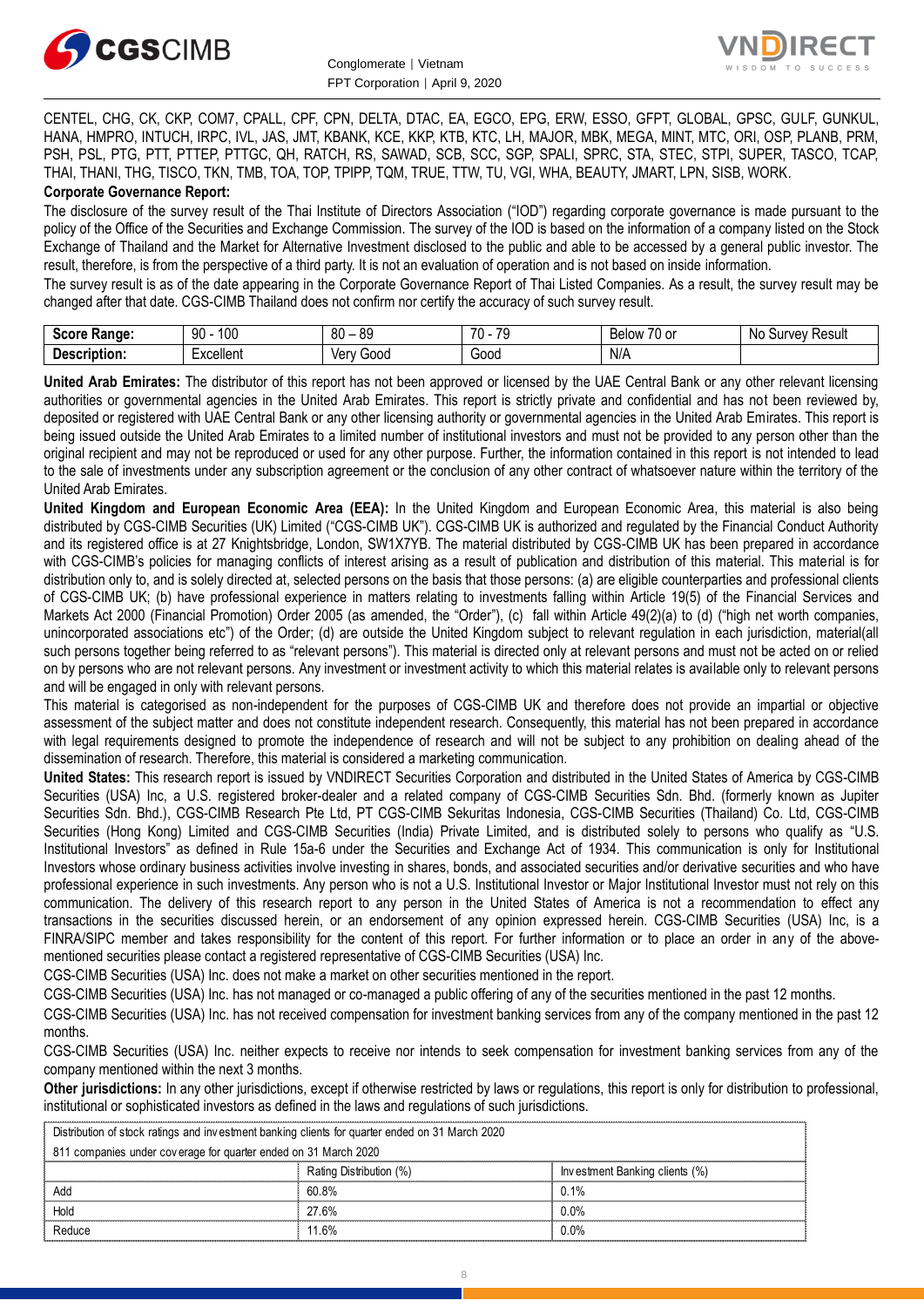



#### **Spitzer Chart for stock being researched ( 2 year data )**

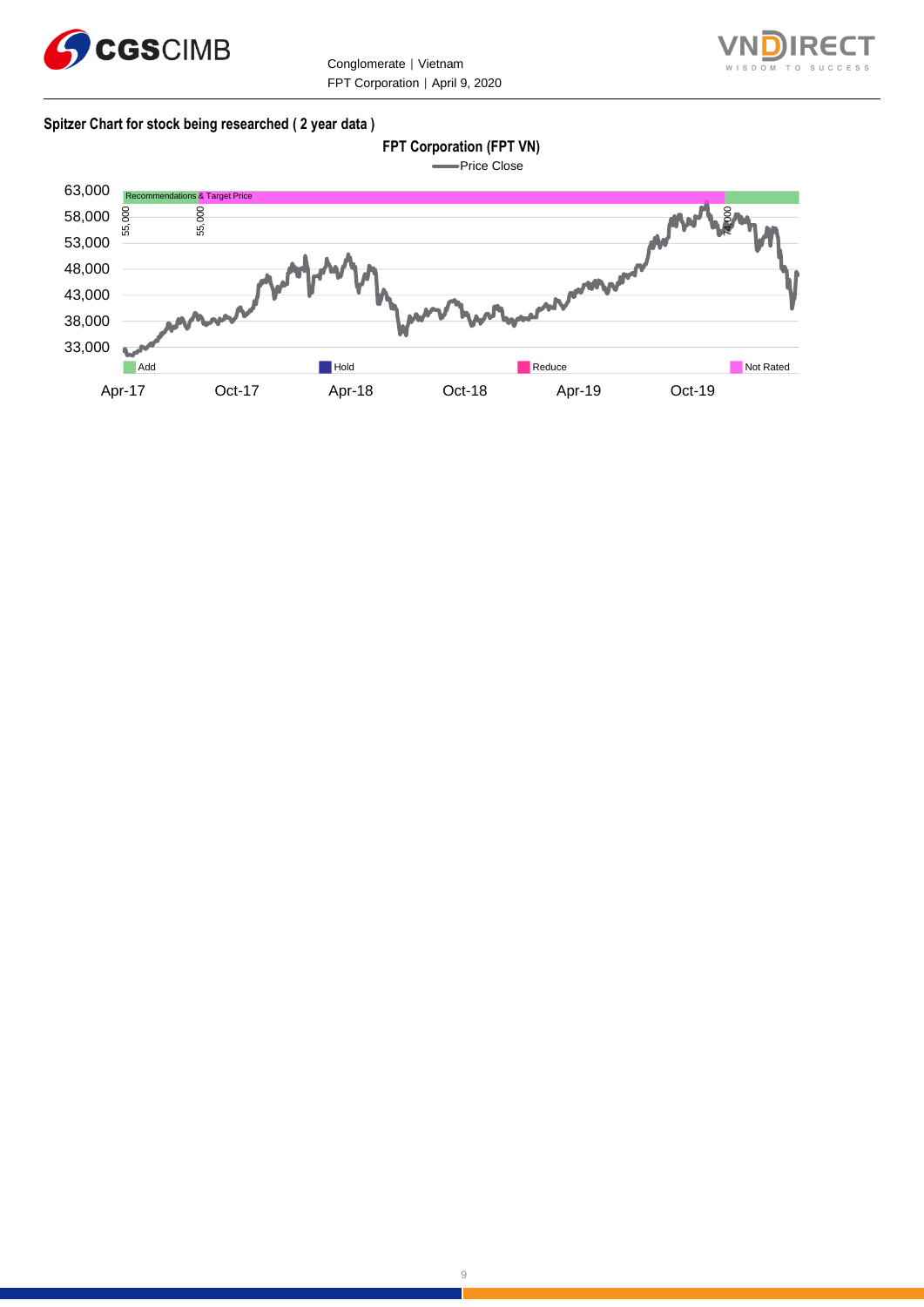



#### **Corporate Governance Report of Thai Listed Companies (CGR). CG Rating by the Thai Institute of Directors Association (Thai IOD) in 2019, Anti-Corruption 2019**

**ADVANC** – Excellent, Certified, **AEONTS** – Good, n/a, **AH** – Very Good, n/a, **AMATA** – Excellent, Declared, **ANAN** – Excellent, Declared, **AOT** – Excellent, n/a, **AP** – Excellent, Certified, **ASP** – Very Good, Certified, **BAM** – not available, n/a, **BANPU** – Excellent, Certified, **BAY** – Excellent, Certified, **BBL** – Very Good, Certified, **BCH** – Good, Certified, **BCP** - Excellent, Certified, **BCPG** – Excellent, Certified, **BDMS** – Very Good, n/a, **BEAUTY** – Good, n/a, **BEC** – Very Good, n/a, **BGRIM** – Very Good, Declared, **BH** - Good, n/a, **BJC** – Very Good, n/a, **BJCHI** – Very Good, Certified, **BLA** – Very Good, Certified, **BPP** – Very Good, Declared, **BR** - Good, n/a, **BTS** - Excellent, Certified, **CBG** – Very Good, n/a, **CCET** – Good, n/a, **CENTEL** – Very Good, Certified, **CHAYO** - Good, n/a, **CHG** – Very Good, Declared, **CK** – Excellent, n/a, **COL** – Excellent, Declared, **CPALL** – Excellent, Certified, **CPF** – Excellent, Certified, **CPN** - Excellent, Certified, **CPNREIT** – not available, n/a, **CRC** – not available, n/a, **DELTA** - Excellent, Declared, **DEMCO** – Excellent, Certified, **DDD** – Very Good, n/a, **DIF** – not available, n/a, **DREIT** – not available, n/a, **DTAC** – Excellent, Certified, **EA** – Excellent, n/a, **ECL** – Very Good, Certified, **EGCO** - Excellent, Certified, **EPG** – Very Good, n/a, **ERW** – Very Good, n/a, **GFPT** - Excellent, Certified, **GGC** – Excellent, Certified, **GLOBAL** – Very Good, n/a, **GLOW** – Very Good, Certified, **GPSC** – Excellent, Certified, **GULF** – Very Good, n/a, **GUNKUL** – Excellent, Certified, **HANA** - Excellent, Certified, **HMPRO** - Excellent, Certified, **HUMAN** – Good, n/a, **ICHI** – Excellent, Declared, **III** – Excellent, n/a, **INTUCH** - Excellent, Certified, **IRPC** – Excellent, Certified, **ITD** – Very Good, n/a, **IVL** - Excellent, Certified, **JASIF** – not available, n/a, **BJC** – Very Good, n/a, **JMT** – Very Good, n/a, **KBANK** - Excellent, Certified, **KCE** - Excellent, Certified, **KKP** – Excellent, Certified, **KSL** – Excellent, Certified, **KTB** - Excellent, Certified, **KTC** – Excellent, Certified, **LH** - Excellent, n/a, **LPN** – Excellent, Certified, **M** – Very Good, Certified, **MACO** – Very Good, n/a, **MAJOR** – Very Good, n/a, **MAKRO** – Excellent, Certified, **MALEE** – Excellent, Certified, **MC** – Excellent, Certified, **MCOT** – Excellent, Certified, **MEGA** – Very Good, n/a, **MINT** - Excellent, Certified, **MK** – Very Good, n/a, **MTC** – Excellent, n/a, **NETBAY** – Very Good, n/a, **OSP** – Very Good, n/a, **PLANB** – Excellent, Certified, **PLAT** – Very Good, Certified, **PR9** – Excellent, n/a, **PSH** – Excellent, Certified, **PSTC** – Very Good, Certified, **PTT** - Excellent, Certified, **PTTEP** - Excellent, Certified, **PTTGC** - Excellent, Certified, **QH** – Excellent, Certified, **RATCH** – Excellent, Certified, **ROBINS** – Excellent, Certified, **RS** – Excellent, n/a, **RSP** – not available, n/a, **S** – Excellent, n/a, **SAPPE** – Very Good, Declared, **SAT** – Excellent, Certified, **SAWAD** – Very Good, n/a, **SC** – Excellent, Certified, **SCB** - Excellent, Certified, **SCC** – Excellent, Certified, **SCN** – Excellent, Certified, **SF** – Good, n/a, **SHR** – not available, n/a, **SIRI** – Very Good, Certified, **SPA** - Good, n/a, **SPALI** - Excellent, n/a, **SPRC** – Excellent, Certified, **STA** – Very Good, Certified, **STEC** – Excellent, n/a, **SVI** – Excellent, Certified, **SYNEX** – Excellent, Certified, **TASCO** – Excellent, Certified, **TCAP** – Excellent, Certified, **THANI** – Excellent, Certified, **TIPCO** – Very Good, Certified, **TISCO** - Excellent, Certified, **TKN** – Very Good, n/a, **TMB** - Excellent, Certified, **TNR** – Very Good, Certified, **TOP** - Excellent, Certified, **TPCH** – Good, n/a, **TPIPP** – Good, n/a, **TRUE** – Excellent, Certified, **TU** – Excellent, Certified, **TVO** – Excellent, Declared, **UNIQ** – not available, n/a, **VGI** – Excellent, Certified, **WHA** – Excellent, Certified, **WHART** – not available, n/a, **WICE** – Excellent, Certified, **WORK** – Good, n/a.

1 CG Score 2019 from Thai Institute of Directors Association (IOD)

2 AGM Level 2018 from Thai Investors Association

3 Companies participating in Thailand's Private Sector Collective Action Coalition Against Corruption programme (Thai CAC) under Thai Institute of Directors (as of November 30, 2018) are categorised into:

companies that have declared their intention to join CAC, and companies certified by CAC.

4 [The Stock Exchange of Thailand : the record of listed companies with corporate sustainable development "Thai sustainability Investment 2018" included:](http://www.set.or.th/sustainable_dev/en/sr/sri/tsi_p1.html)

SET and mai listed companies passed the assessment conducted by the Stock Exchange of Thailand: THSI (SET) and THSI (mai)

SET listed companies passed the assessment conducted by the Dow Jones Sustainability Indices (DJSI)

#### **RECOMMENDATION FRAMEWORK**

| <b>Stock Ratings</b>                                                                                                                                                                                                                                              | Definition:                                                                                                                     |
|-------------------------------------------------------------------------------------------------------------------------------------------------------------------------------------------------------------------------------------------------------------------|---------------------------------------------------------------------------------------------------------------------------------|
| Add                                                                                                                                                                                                                                                               | The stock's total return is expected to reach 15% or higher over the next 12 months.                                            |
| Hold                                                                                                                                                                                                                                                              | The stock's total return is expected to be between negative 10% and positive 15% over the next 12 months.                       |
| Reduce                                                                                                                                                                                                                                                            | The stock's total return is expected to fall below negative 10% over the next 12 months.                                        |
| The total expected return of a stock is defined as the sum of the:(i) percentage difference between the target price and the current price and (ii)<br>the forward net dividend yields of the stock. Stock price targets have an investment horizon of 12 months. |                                                                                                                                 |
| <b>Sector Ratings</b>                                                                                                                                                                                                                                             | Definition:                                                                                                                     |
| Overweight                                                                                                                                                                                                                                                        | An Overweight rating means stocks in the sector have, on a market cap-weighted basis, a positive absolute<br>recommendation.    |
| Neutral                                                                                                                                                                                                                                                           | A Neutral rating means stocks in the sector have, on a market cap-weighted basis, a neutral absolute recommendation.            |
| Underweight                                                                                                                                                                                                                                                       | An Underweight rating means stocks in the sector have, on a market cap-weighted basis, a negative absolute<br>recommendation.   |
| <b>Country Ratings</b>                                                                                                                                                                                                                                            | Definition:                                                                                                                     |
| Overweight                                                                                                                                                                                                                                                        | An Overweight rating means investors should be positioned with an above-market weight in this country relative to<br>benchmark. |
| Neutral                                                                                                                                                                                                                                                           | A Neutral rating means investors should be positioned with a neutral weight in this country relative to benchmark.              |
| Underweight                                                                                                                                                                                                                                                       | An Underweight rating means investors should be positioned with a below-market weight in this country relative to<br>benchmark. |

# **Hien Tran Khanh – Deputy Head of Research**

Email: [hien.trankhanh@vndirect.com.vn](mailto:hien.trankhanh@vndirect.com.vn)